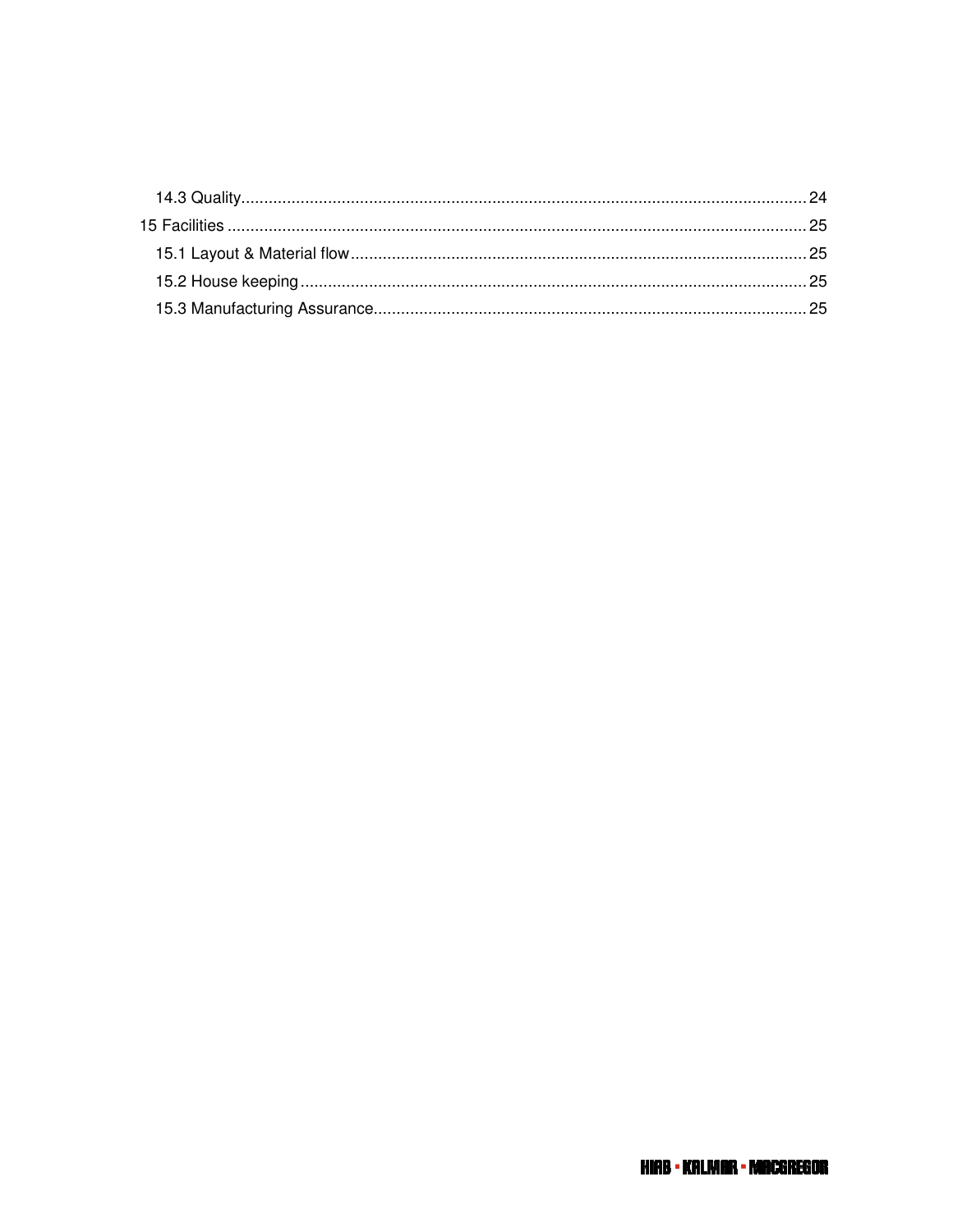# **1 Management Responsibility**

## **1.1 Business Plan**

The Supplier shall have a clear business plan and a strategy to guide the future development of the company. This plan shall be reflected in respective plans of business units, functions or equal. The plan shall include objectives, targets, actions, responsibilities and schedules.

#### **1.2 Key Performance Indicators**

The Supplier shall define key performance indicators, which will be used to monitor the company's performance towards its strategic objectives. These KPI shall be measurable towards the targets into the Business plan. Management shall review these indicators on a regular basis and use the data to initiate improvement actions

#### **1.3 Financial Stability**

The Supplier shall demonstrate a solid financial history.

#### **1.4 Quality Management System**

The Supplier shall ensure that the Supplier itself and all its production units minimum are certified according to ISO 9001

#### **1.5 Risk Policy**

The Supplier shall have an up-to-date risk management policy. It shall promote effective identification, analysis, control, prevention and monitoring of business risks. Management shall ensure that it is appropriately communicated, understood and implemented throughout the whole organization.

#### **1.6 Management Review**

Management shall ensure the quality, environmental and risk management systems' applicability and effectiveness by regular reviews. The reviews shall lead to planning and implementing improvements.

#### **1.7 Resources**

Suppliers Management shall ensure availability of adequate resources. Employees shall have the required education, training and competencies for their position and tasks. The supplier shall create and retain all Certificates, These development plans shall support the fulfilment of the supplier's business plan.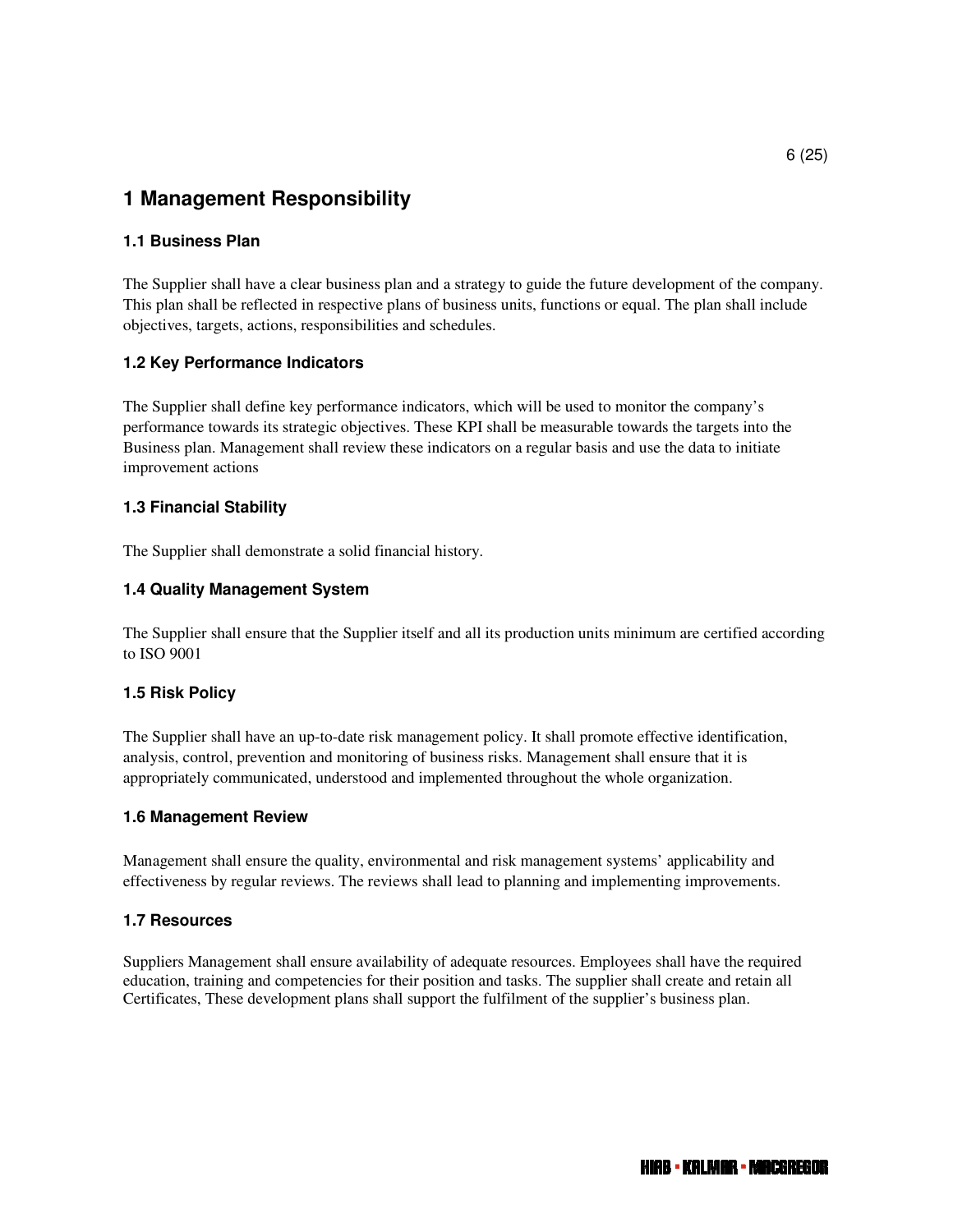#### **1.8 Code of Conduct**

The Supplier shall have a documented code of ethics or a code of conduct. The supplier shall; respect internationally accepted human rights; respect the freedom of association and the right to collective bargaining, eliminate all forms of compulsory or forced labour, effectively promote abolition of child labour and eliminate discrimination in respect of employment and occupation The Supplier shall also acquaint himself with Cargotec's Code of Conduct.

The Supplier shall comply at all times with all applicable laws and regulations pertaining to, without limitation, anti-money laundering, embargoes and/or sanction requirements as well as the US Foreign Corrupt Practices Act and the UK Bribery Act, as may be amended. The Supplier shall accept specific anticorruption clauses to be included in the contract with Cargotec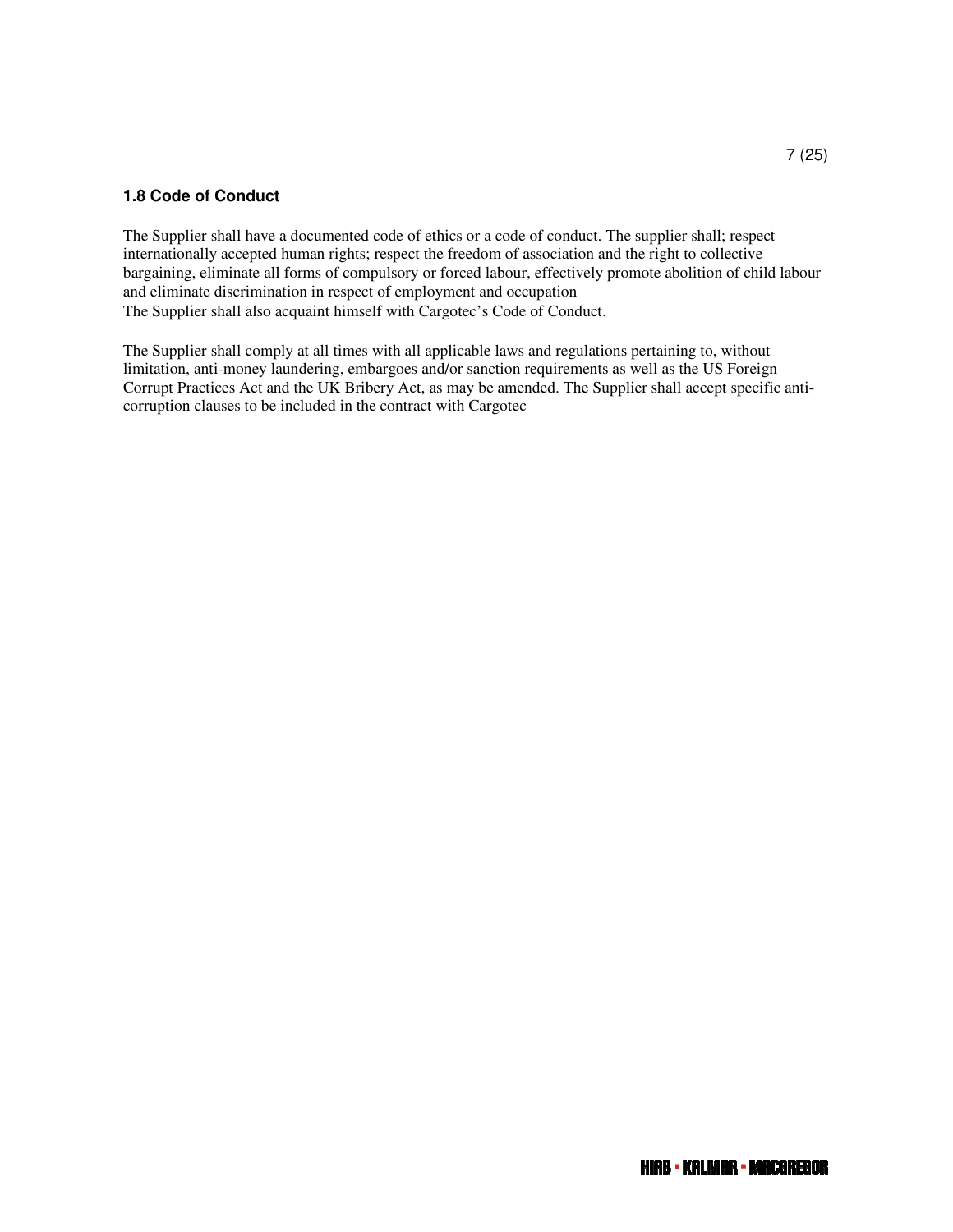# **2 Quality Management**

## **2.1 Internal & External records**

The Supplier shall define internal and external quality records. Such as Internal audits, product audits, 8D reports etc. Responsibilities to collect, store, maintain and delete such records must be explicitly defined. These records shall consist of documents related to quality/environmental/risk management system reviews.

#### **2.2 Quality Planning**

The Supplier shall have a systematic Quality project planning process, such as the Cargotec Quality Assurance Plan.

It shall be used to determine if all engineering design record and specification requirements are properly understood by the supplier. The manufacturing process shall have the potential to produce products consistently meeting these requirements on time.

## **2.3 Internal Audits**

The Supplier shall conduct internal quality (System, Product, Project and Process) audits using qualified auditors according to set procedures. Internal quality audits shall be planned and executed according to the plans. Audit results shall be a subject to regular reviews and respective corrective actions shall be taken without unnecessary delay. These corrective actions' effectiveness shall be verified.

#### **2.4 Document Control**

The Supplier shall have a document control system to create, check, approve, release, distribute and delete quality system related documentation (Drawings etc.) and data throughout the whole organization. It shall also include the Sub Supplier (Tier 2).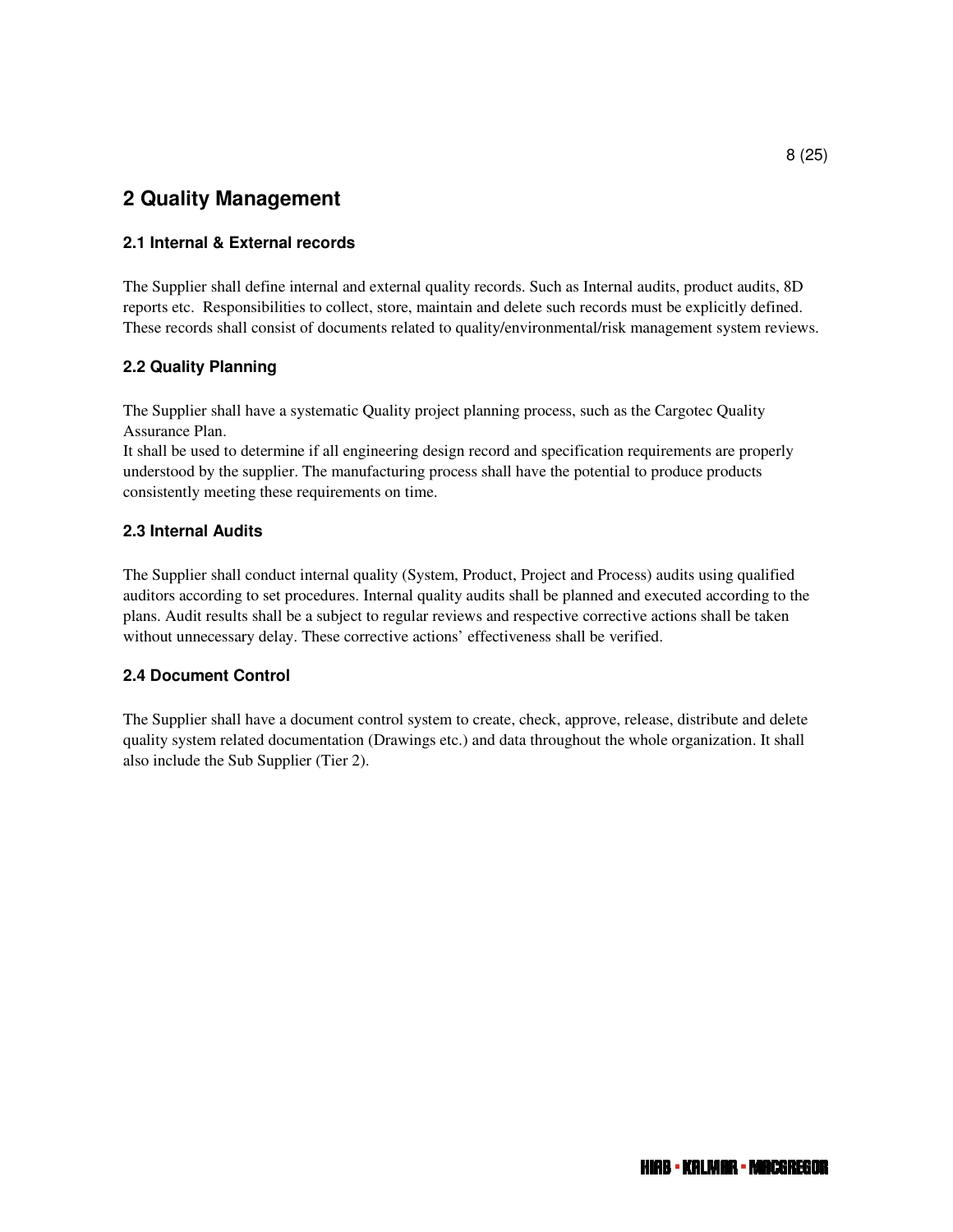## **3 Environmental**

## **3.1 Environmental management**

The Supplier shall have a documented environmental management system. It shall be under regular reviews and emphasize continuous improvement actions.

#### **3.2 Environmental matters**

The Supplier shall consider environmental matters during all phases of its product development process. All reasonable efforts shall be made to eliminate or reduce hazardous contents from the product and its manufacturing process.

#### **3.3 End-of-life treatment**

The Supplier shall have procedures for and evidence of recording the raw material content of its products, Certificates and material data sheets.

#### **3.4 International Material Data System (IMDS) Registration**

When required the supplier shall obtain adequate knowledge and report into IMDS.

#### **3.5 National & International Regulations**

Supplier must provide documented compliance of National and International environmental legislations as well as specific European Union legislations. Supplier must also continuously remain updated of changes, news to the legislations.

#### **3.6 Environmental impacts**

The Supplier shall identify environmental impacts. It shall include, but not limited to, emissions to air, water and soil. All impacts shall be monitored for continuous improvements.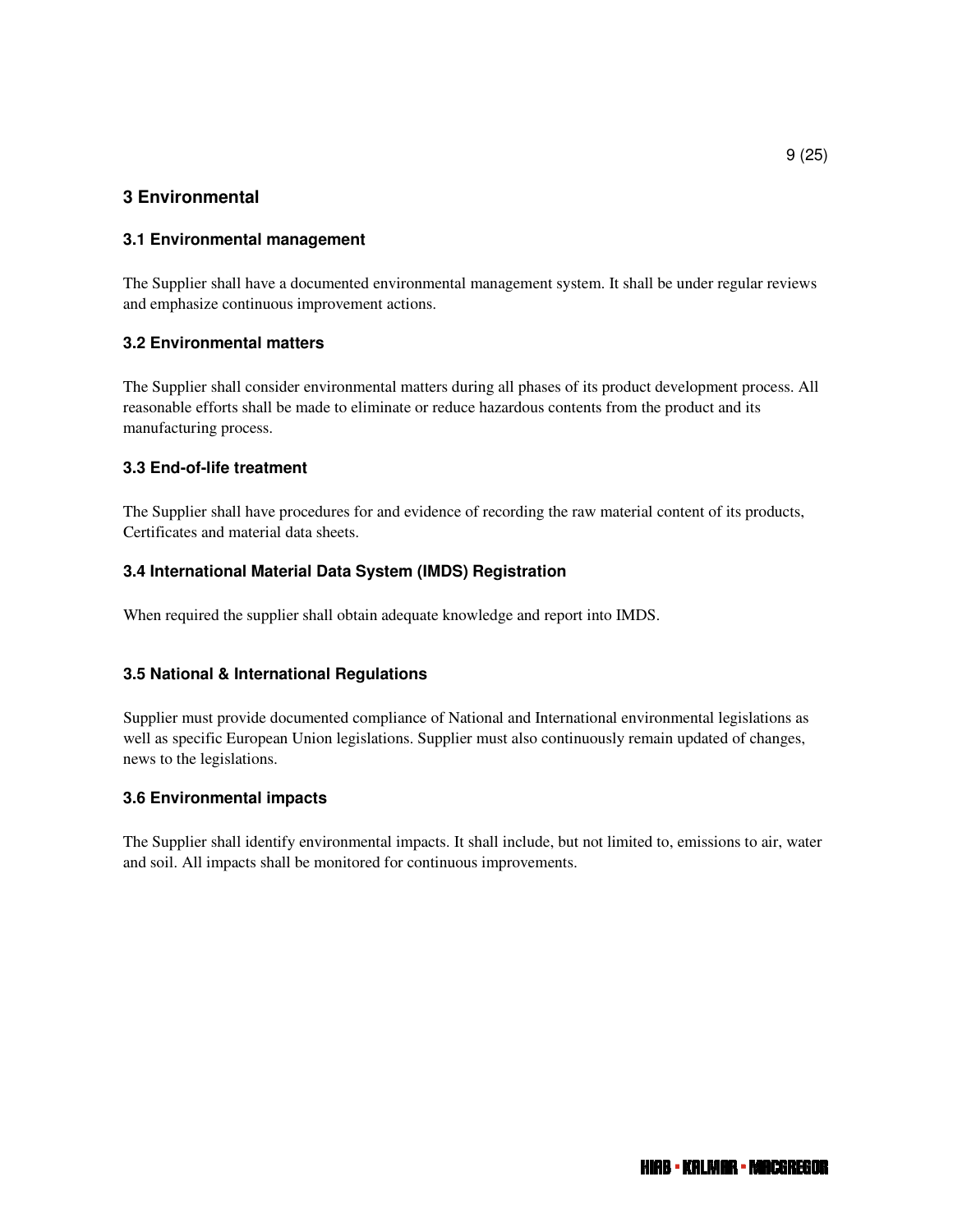# **4 Risk Management**

## **4.1 Risk Plan**

The Supplier shall have an up to date risk plan. The plan shall include strategy, financials, quality, operations, supply, logistics, technology, location, natural hazards and (trade) political risks.

## **4.2 Contingency Plan**

Supplier shall have a Business contingency plan. Including Major disruptions, Fire, Production stop etc. It shall guarantee business operations continuity and customer service in case of an interruption

#### **4.3 Emergency Procedures**

The Supplier shall have appropriate emergency procedures including evacuation and rescue plans.

#### **4.4 Safety Precautions**

The Supplier shall have a process in place to manage health & safety at workplaces. Supplier shall implement safety precautions throughout the whole organization for dealing with hazardous substances, noise, and equipment. Safety instructions and appropriate safety devices shall be in use.

#### **4.5 Security**

The Supplier shall implement security procedures covering buildings, employees, documents, IT systems and movement of products. It shall also include measures to prevent unauthorized access to its IT systems. Necessary precautions shall be implemented in form of fireproof cabinets, virus scans, up-to-date electronic back-ups etc.

#### **4.5 Confidentiality Agreement**

The Supplier shall have a confidentiality agreement with all of its employees including temporary employees and resident subcontractors.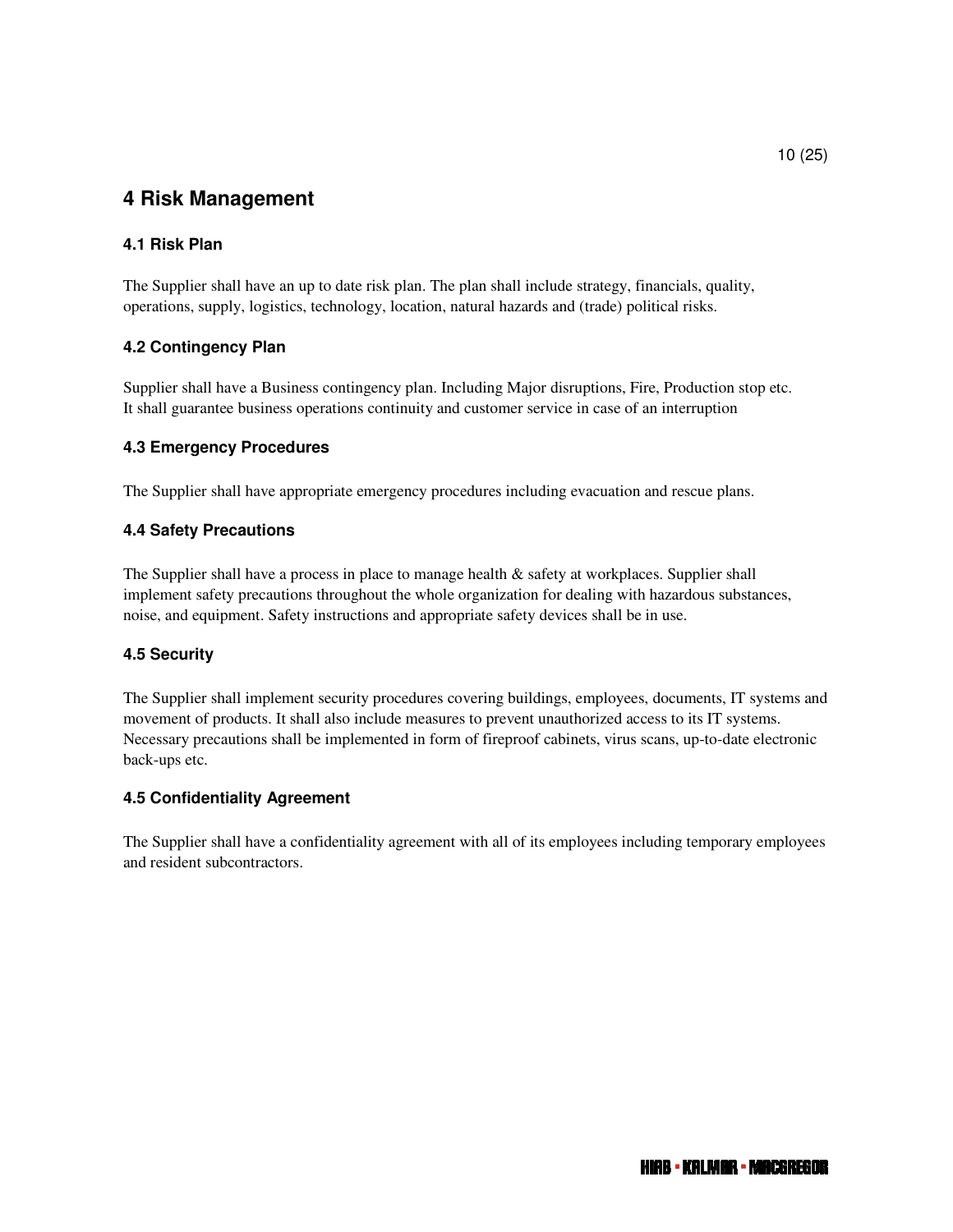## **5 Project Management**

#### **5.1 Contract Review**

The Supplier shall have a formal Project management review system to convert customer requirements into Supplier's internal requirements. The requirements referred to may be: Requirements specifically documented in Cargotec specifications, purchase order, agreement, request for quotation or other documentation

#### **5.2 Project Management planning**

The supplier shall have a project plan for its project management, with milestones included. The plan shall cover important activities from RFQ to start of production.

#### **5.3 Resources and Contact person**

The supplier shall make sure that they have the right resources available for Project management, including their responsibility. The supplier shall nominate contact person(s) to manage the relationship between Cargotec and the Supplier. The contact persons shall have fluent skills in English.

#### **5.4 Escalation process for Project Management**

The supplier shall have a defined process for handling disruptions in the project plan, and inform Cargotec if time plan will be affected.

#### **5.5 Change Management**

Contractual changes like engineering changes and changes related to customer requirements shall be managed using Project Management Planning.

#### **5.6 IPR - Intellectual Property rights**

The supplier shall have a policy to protect 3rd party IPR (Intellectual Property Rights). According to the policy the Supplier shall have a procedure within its Project Management system to assure that no 3rd party IPR are included in deliveries to Cargotec without the right to do so.

#### **5.7 Project Management handover**

The supplier shall have an official handover process from project management to serial production. There shall be an agreement between the project and production that they are ready to start serial production.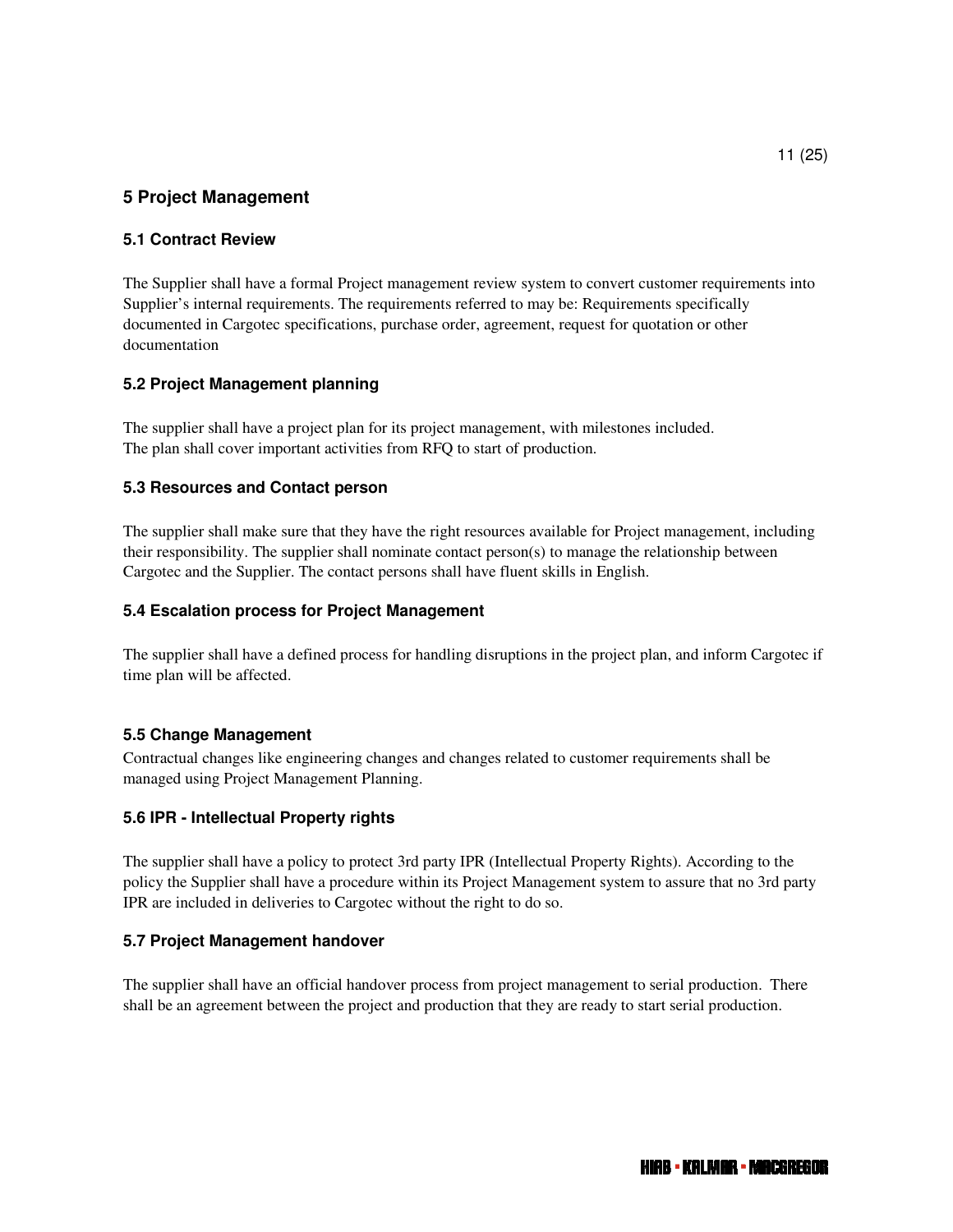#### $12 (25)$

## **5.8 Prototype building**

Prototypes shall be managed early in the supplier's project management system. The plan shall clearly define how and when a prototype shall be build.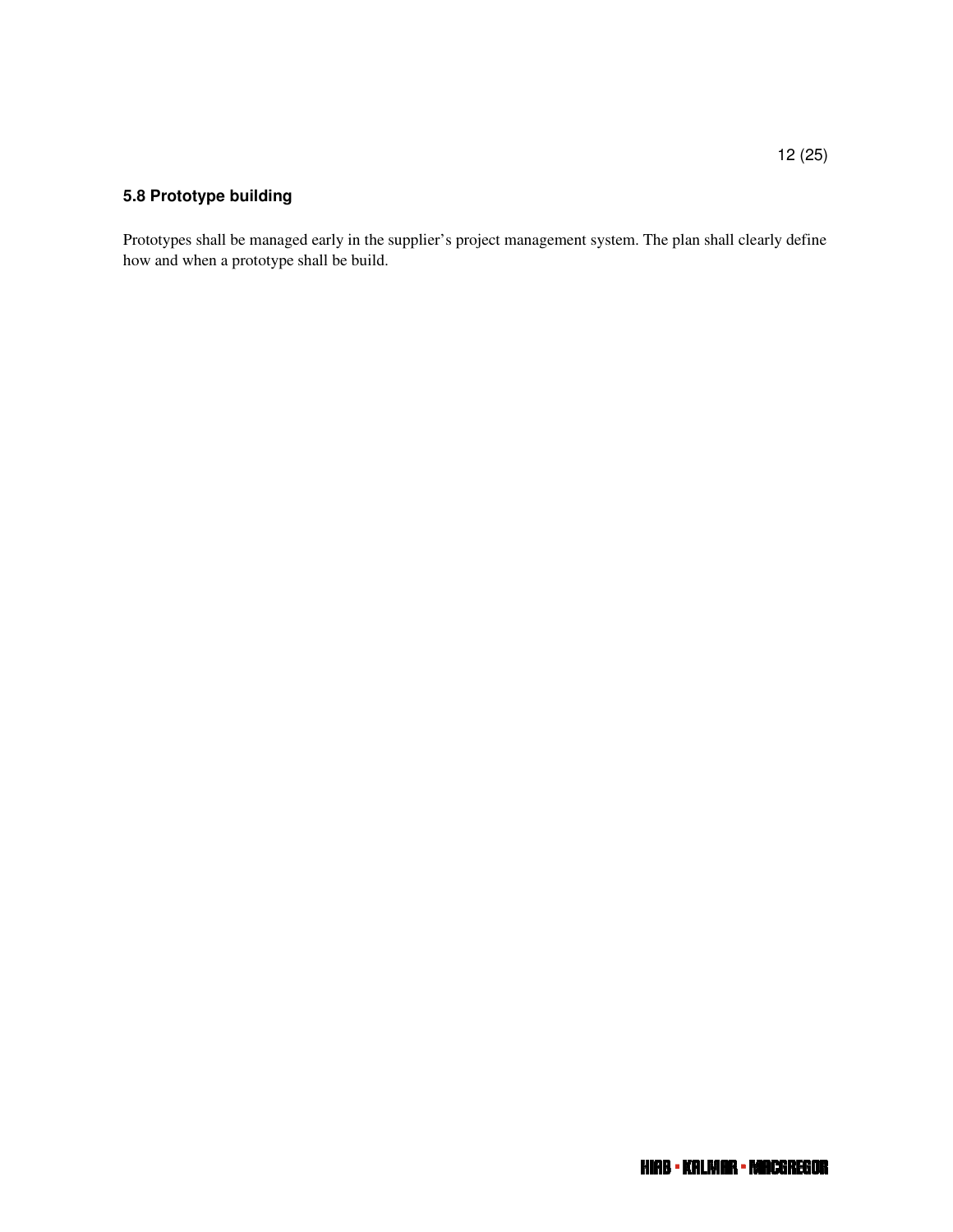## **6 Production**

#### **6.1 Process Flow Chart**

The supplier shall have a production process implemented according to an optimized plan. The process flow shall ensure effective operation and control of the process. If any part of the process is subcontracted, this shall be indicated in the process flow.

#### **6.2 Customer Approval**

The supplier's process and materials including related changes shall be qualified and approved according to set procedures by Customer. The records of process and material qualification shall be available to Customer.

#### **6.3 Work Instructions**

The Supplier shall have work instructions, it shall include descriptions for each work station in the process.

#### **6.4 Maintenance**

The Supplier's process equipment shall be qualified for the purpose. The equipment shall be under preventive maintenance according to a specific plan. All records of maintenance shall be stored.

#### **6.5 Customer Tooling**

The supplier shall establish appropriate procedures for storing, inspecting and maintaining customer owned tools, fixtures and jigs. All customers owned equipment must be labelled with "property of Cargotec".

#### **6.6 Control Plan**

The supplier shall define a production control plan in order to keep the process under control. Respective controls shall be established, for processing, assembly and inspection/testing with results recorded. The control plan shall be available at the different work places and operators shall have been trained.

#### **6.7 Continues Improvements**

The Supplier shall use statistical methods and techniques to analyze process data for continuous improvement. All records of all improvements must be stored.

#### **6.8 Rework**

The supplier shall define in-process rework and appropriate procedures for conducting it. Repaired and/or reworked products shall be re-inspected.

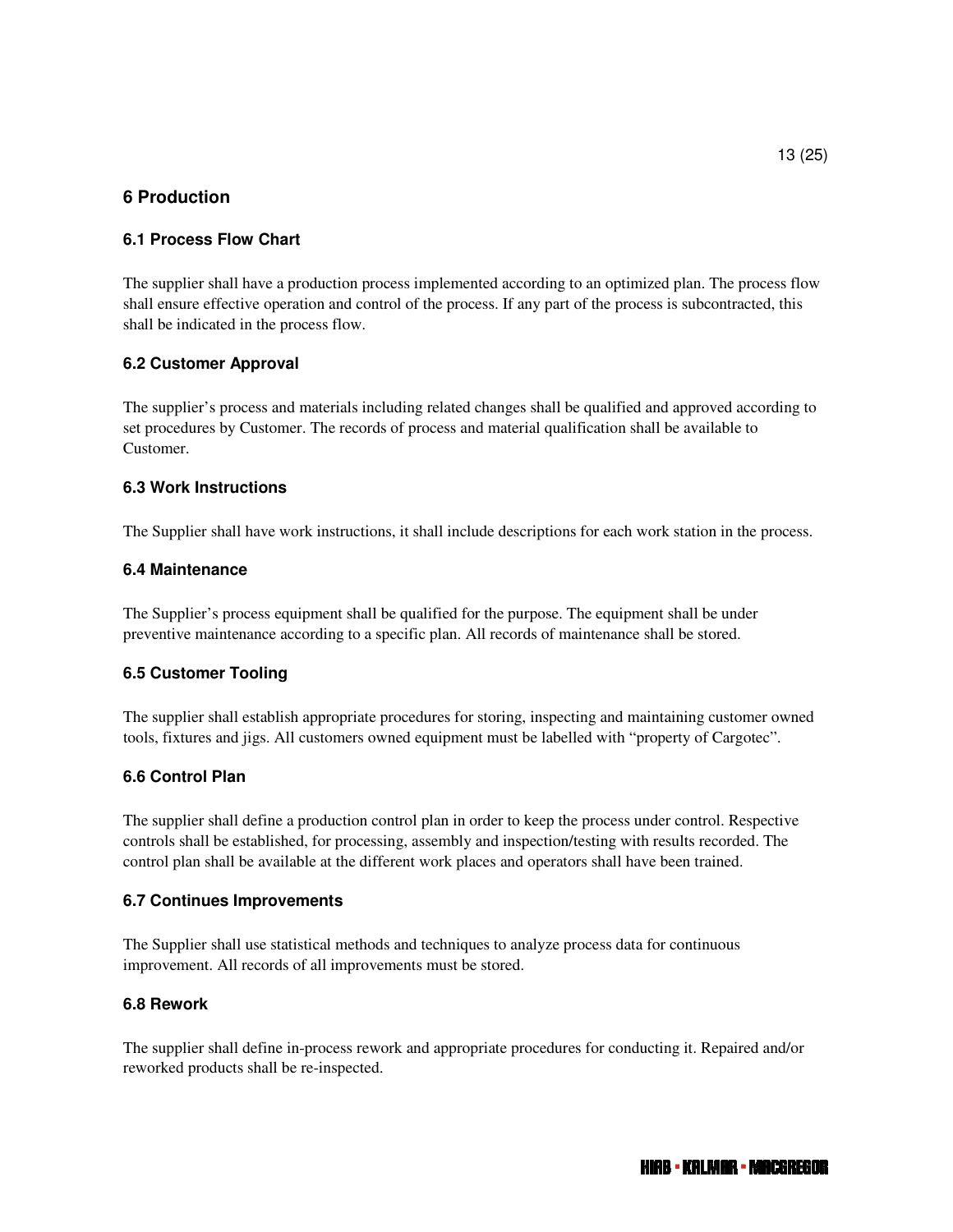#### **6.9 Root Cause Analyses**

The supplier must conduct root cause analyses for production and process failures. All records must be stored.

#### **6.10 Releasing of Products**

Prior to releasing products for delivery the Supplier shall assure that the products confirms to Cargotec's requirements.

#### **6.11 Measuring Equipment**

The serial production supplier shall have all necessary measuring equipment's to be able to measure and verify if the products comply with all customer requirements, stated on drawings and standards to be able to keep an in-house process control.

#### **6.12 Calibration of measuring equipment's**

The Supplier shall have a documented procedure for the calibration and certification of tools/equipment. All data from calibration and certification of inspection, measurement and test equipment must be stored.

#### **6.13 Testing in Process**

The Supplier shall conduct inspection and testing according to control plans. The records of testing and inspection must be maintained and stored.

#### **6.14 Incoming Inspection**

The Supplier shall have a procedure describing appropriate inspection of incoming materials. These procedures shall include systems to ensure traceability of product if found unacceptable.

#### **6.15 Managing Transportation**

The Supplier shall establish methods and means for preventing damage to materials and products during handling and transportation.

#### **6.16 Product Audit**

The Supplier shall conduct Product Audits at suitable intervals of the products while they are in stock.

#### **6.17 Labelling and Quantity delivery**

The Supplier shall pack and label the products appropriately prior to the delivery to avoid damage or loss. It shall also be established controls and procedures to assure on-time and right quantity deliveries.

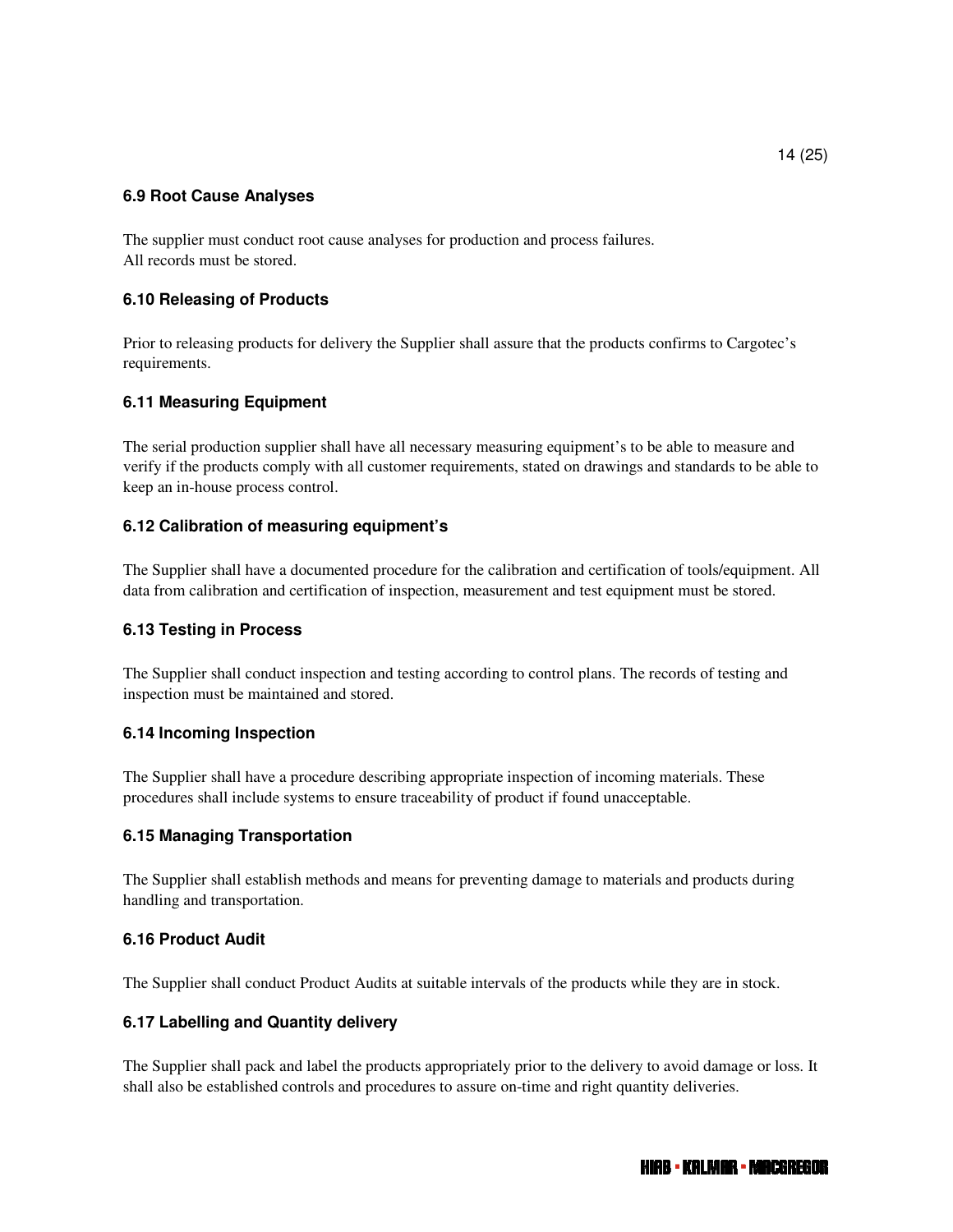#### **6.18 Identification**

The Supplier shall have a documented procedure for ensuring that all products are identified to indicate their conformance or non-conformance throughout all process steps

#### **6.19 Traceability**

The Supplier shall implement method for traceability of individual parts used in the final product throughout all stages of the manufacturing process. When traceability of finished product is a specific requirement every completed product or lot shall have a clear, well documented mean of identification. This identification shall be recorded and retained as a quality record.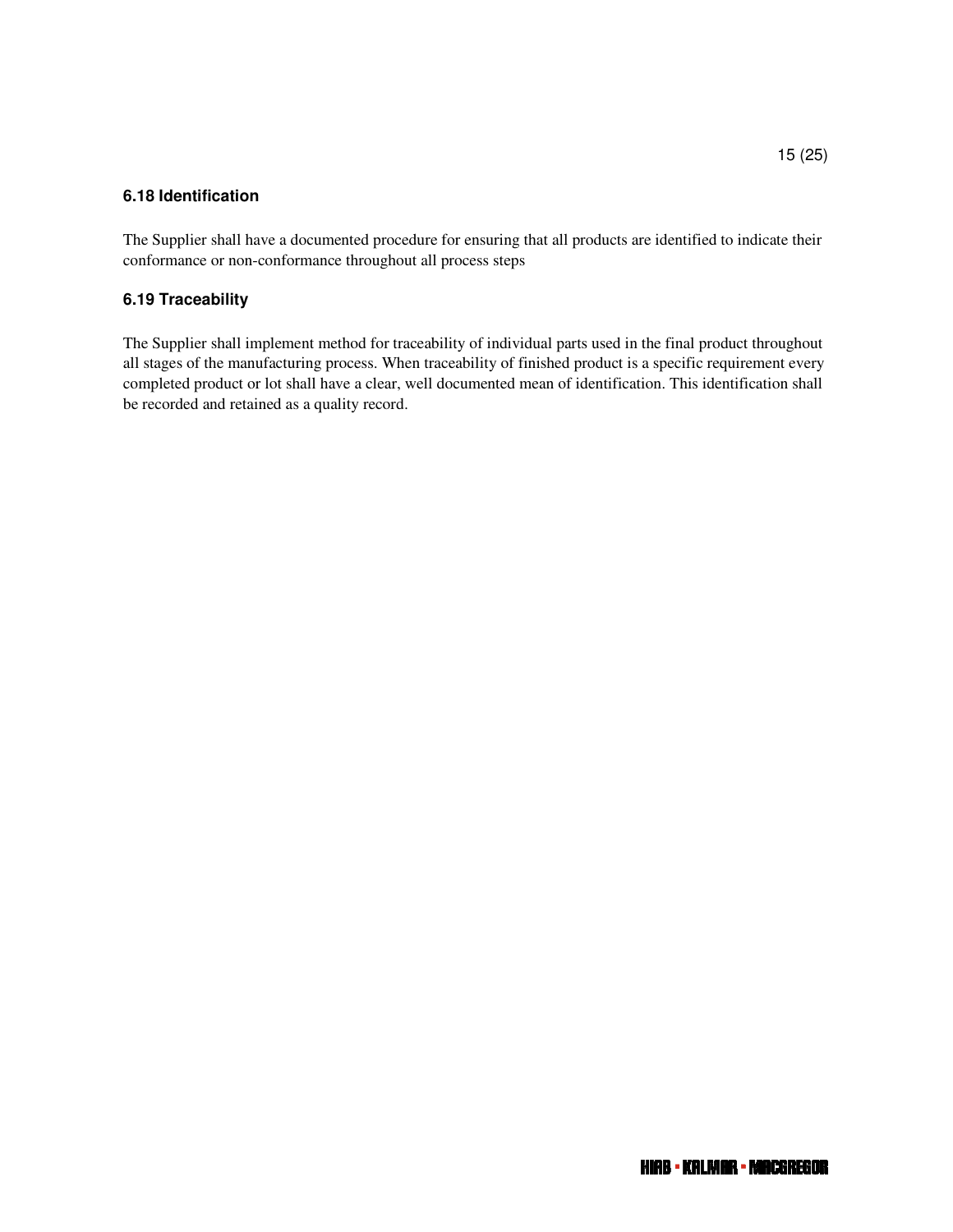# **7 Training**

## **7.1 Education of Personal**

The supplier shall continuously educate and train their personal/resources. All records of all training must be stored.

## **7.2 Competence Matrix**

The supplier shall have a procedure in place to define/monitor the competence skills the employees/resources possess.

## **7.2 Development Plans for Employees**

The supplier shall regularly conduct Personal Development Plans with all their employees.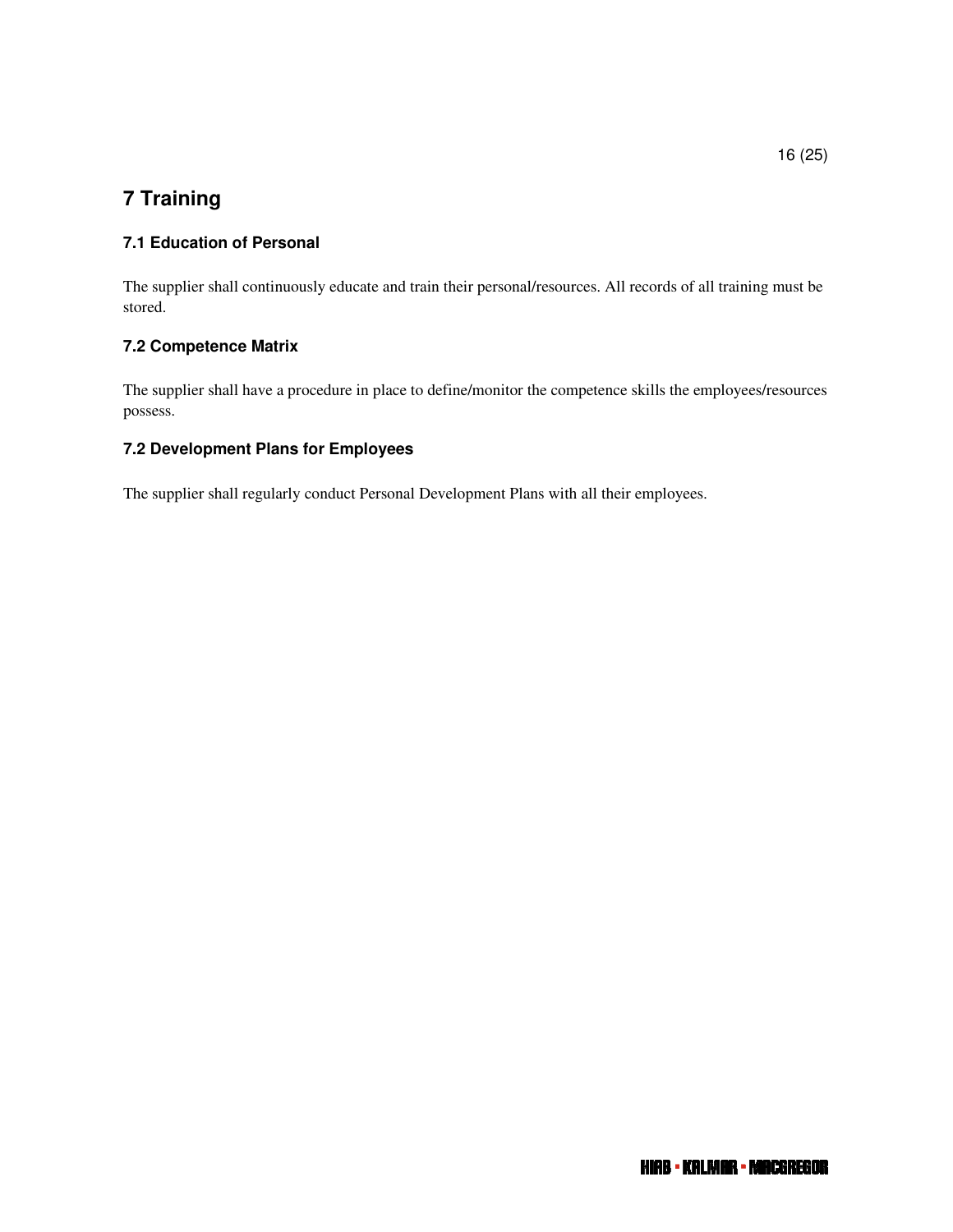## **8 Product Development**

#### **8.1 Product Development process**

The Supplier shall have a documented product development process to ensure effective planning, execution and control of the product throughout its lifecycle.

#### **8.2 Design requirement's**

The development process shall be based on the requirements identified during contract review.

#### **8.3 Project planning**

The supplier shall have a project planning tool. It shall clearly identify responsibility for engineering/design and development. Project shall be managed according to planned targets in terms of resourcing, scheduling, product quality and costs.

#### **8.4 Design Review**

The Supplier shall perform formal design reviews to systematically analyze the progress of the product development activities and their output at certain milestones.

#### **8.5 Development Tools**

The Supplier shall validate all design and development tools including software. The tools used shall be compatible with ones used by Cargotec.

#### **8.6 Control of Design Changes**

The Supplier shall establish procedures to reliably manage, track and document changes in requirements and designs. The process shall include practices for documentation and version management. The Supplier shall inform Cargotec of all engineering changes.

#### **8.7 R&D Capabilities & Innovation**

The supplier shall have a strategy and plan for future technologies and innovation.

#### **8.8 Prototype building**

The Supplier shall be able to handle prototype building during the project phase in the project management. Prototypes shall be provided to Customer according to a set time plan and effective manner.

HIAB - KALMAR - MACGREGOR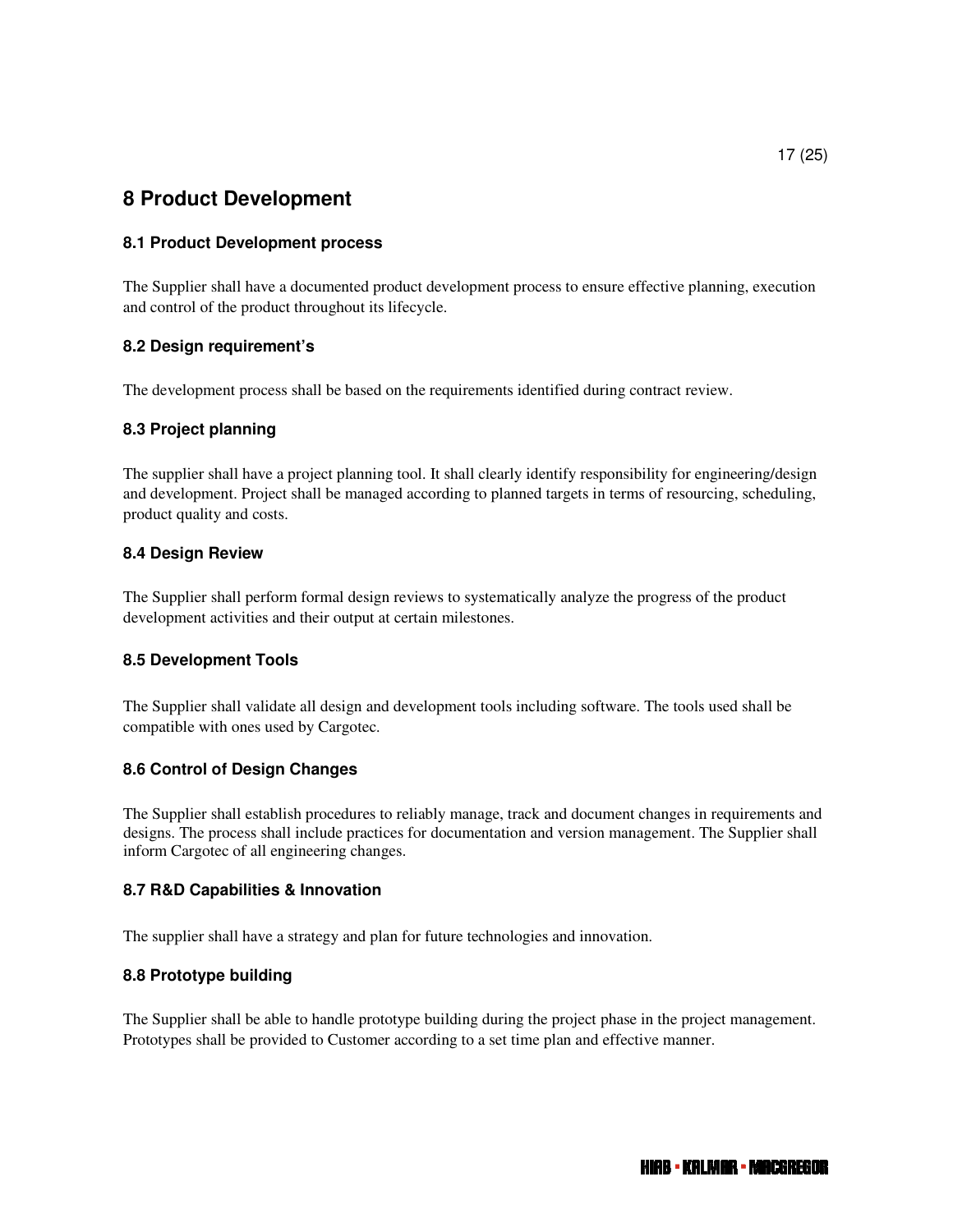## **8.9 QA of Prototypes,**

The supplier must verify that prototypes are produced so they are representing the technical documentation. Records of verification must be available upon request.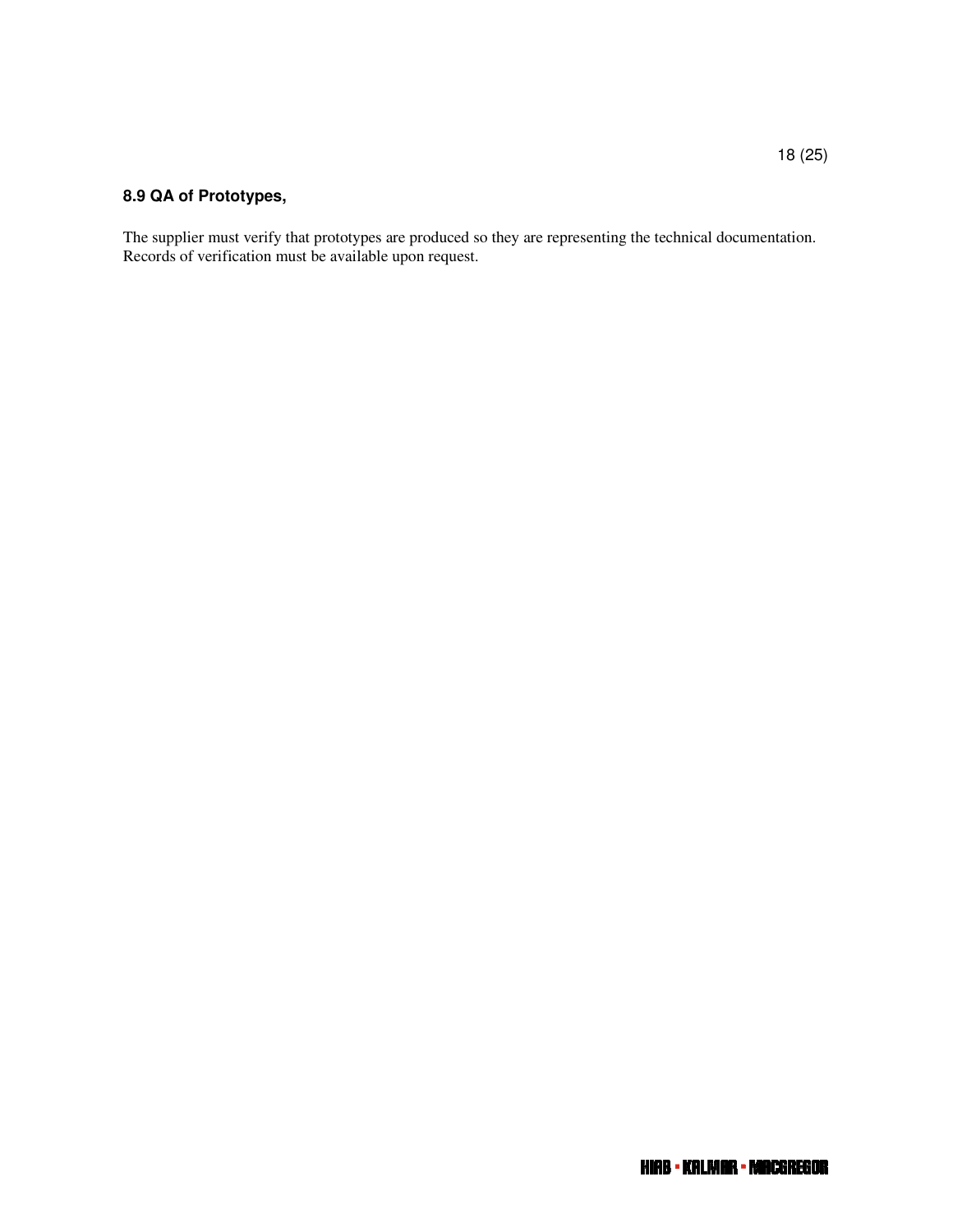## **9 Purchasing**

## **9.1 Purchasing Process**

The Supplier shall have defined procedures to select, approve and monitor its suppliers.

## **9.2 Purchasing Organization**

The Supplier's purchasing organization shall be aligned to support both continuous operations and product development to assure availability of quality, delivery and cost optimized material supply.

#### **9.3 Outsourced Services**

The supplier shall have procedures to ensure quality of outsourced services.

#### **9.4 Outsourced & Assigned Products**

The supplier shall have a procedure for Quality Planning and Assurance of outsourced and assigned products.

#### **9.5 Supplier Pricing**

The Supplier shall have a process/program to stabilize and/or reduce supplier pricing.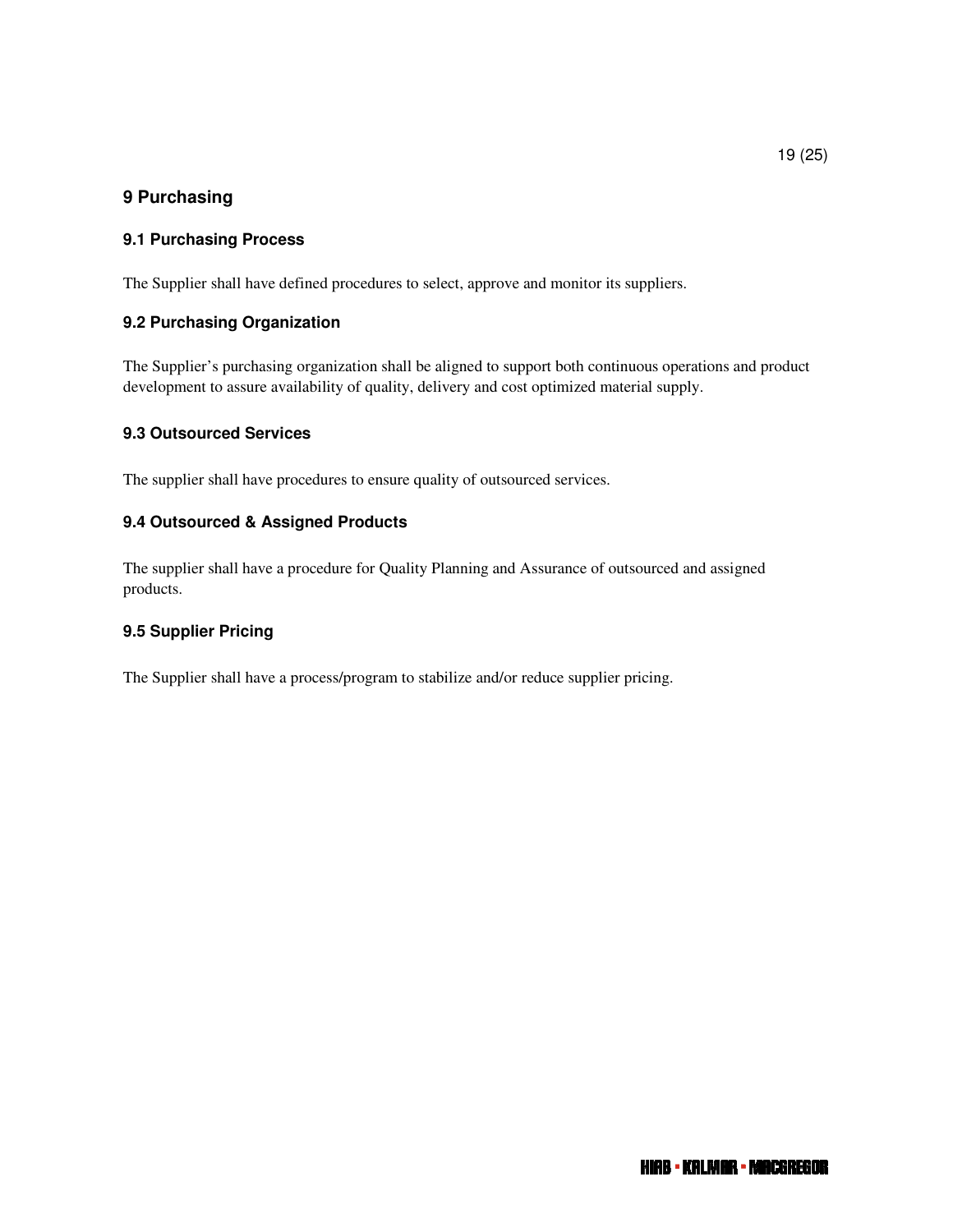## **10 Cost Control**

#### **10.1 Cost improvement**

The supplier shall have continuous improvement programs for cost improvement.

#### **10.2 Continuous Improvements**

The supplier shall active work to reduce non value added, waste to increase productivity, not only to have an procedure to identify the waste, but as well to have a development plan how to do it.

#### **10.3 Inventory Management**

The Supplier shall actively manage its inventories to reduce unnecessary capital employed, and to avoid unnecessary cost related to obsolete materials or products.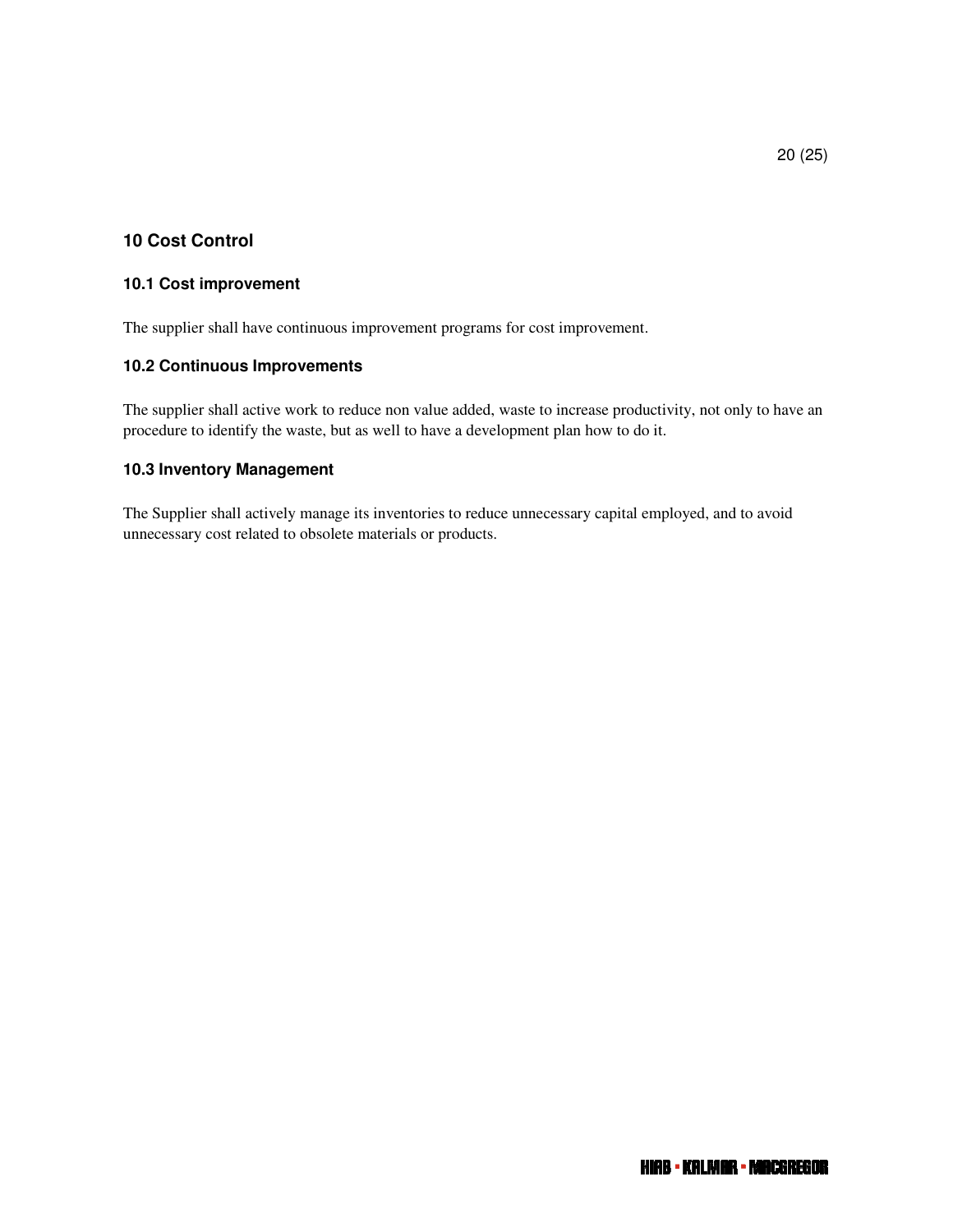## **11 Warranty**

## **11.1 Warranty issues**

The supplier shall have a procedure for handling Warranty issues.

## **11.2 Warranty Claims**

The Supplier shall have a corrective action process for warranty to evaluate customer claims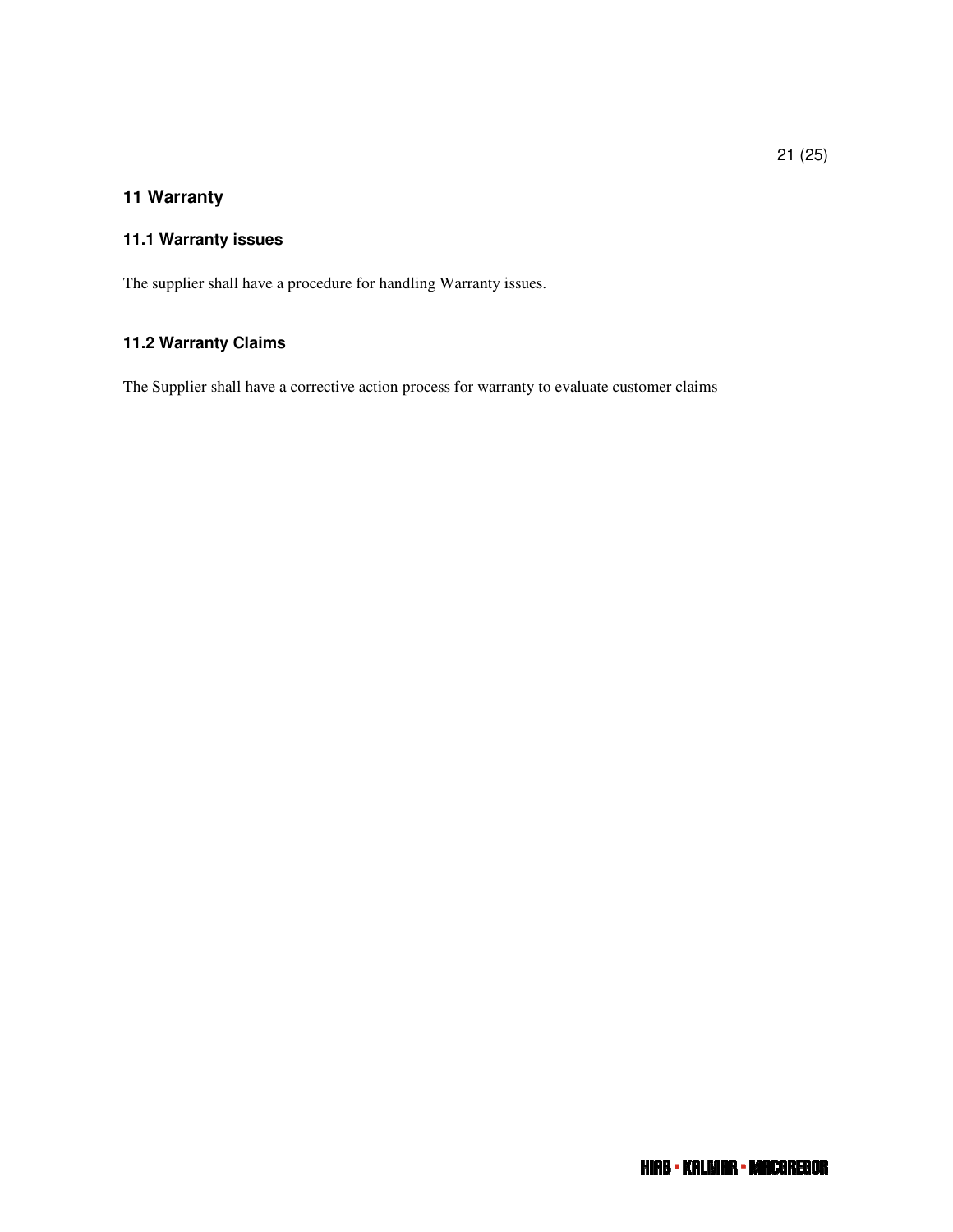## **12 Product Liabilities**

#### **12.1 Recall Procedure**

The Supplier shall have a Product Liability Procedure including a recall process and defined liability related responsibilities.

## **12.2 Insurance**

The Supplier shall have liability insurance for finished products covering Cargotec's market areas. The minimum insurance limit shall be EUR 1.000.000.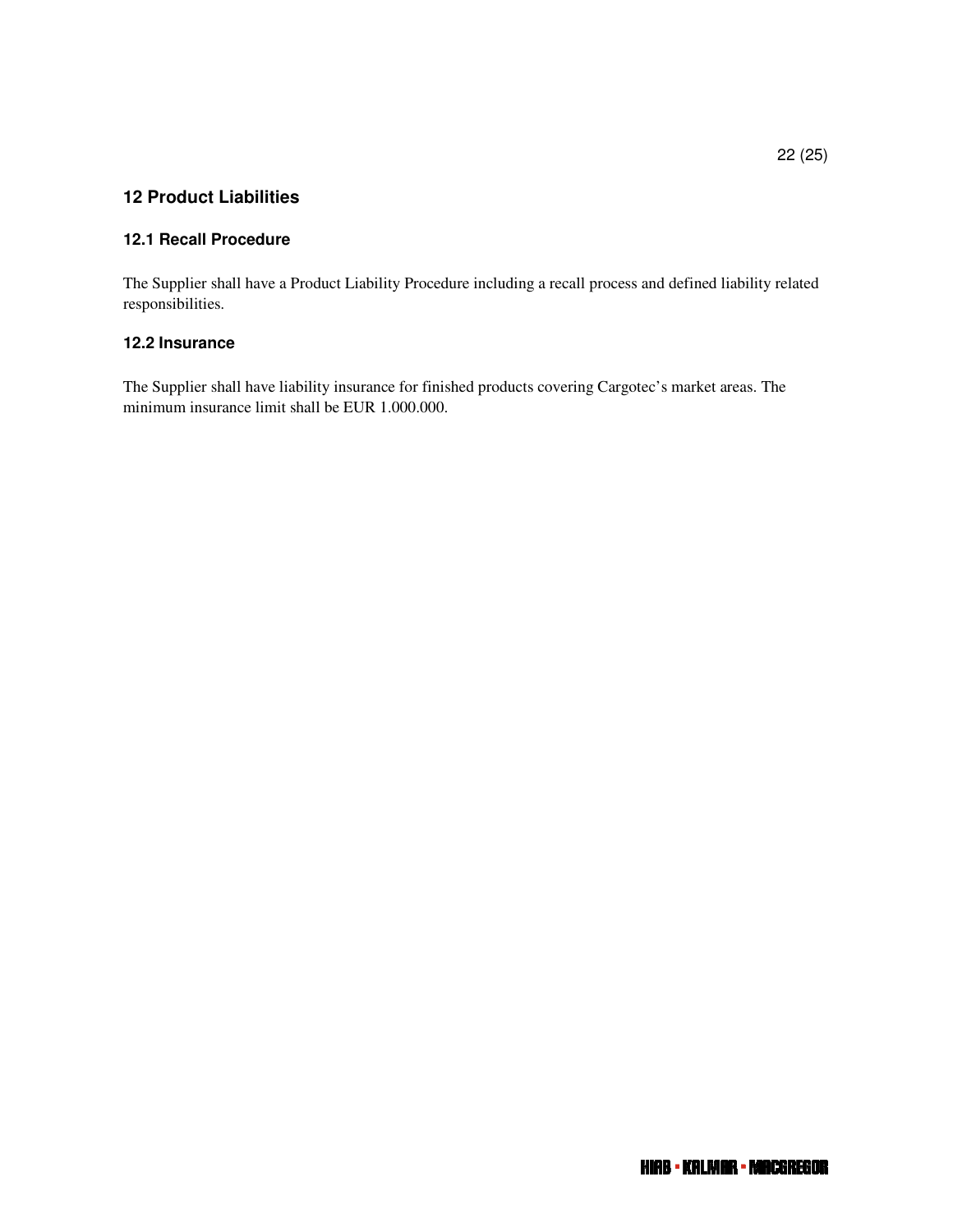## **13 Logistic**

## **13.1 Logistic support**

The Supplier shall have an established system and access to necessary service providers to supply both production material and spare parts – if applicable – to Cargotec on a global basis

#### **13.2 Integrated Planning System**

Supplier should use an integrated planning system for order management, materials requirements planning, procurement, ware housing and inventory management.

In order to reduce the administrative waste in his processes, supplier should have an adequate Electronic Data Interchange (EDI) system in place.

#### **13.3 Materials management**

Supplier shall work according to First-In-First-Out (FIFO) principle.

Supplier should actively manage inventory accuracy by regularly stock takes.

#### **13.4 Lead-times and lot-sizes**

Supplier shall actively work on lead-times and lot-sizes in his supply chain.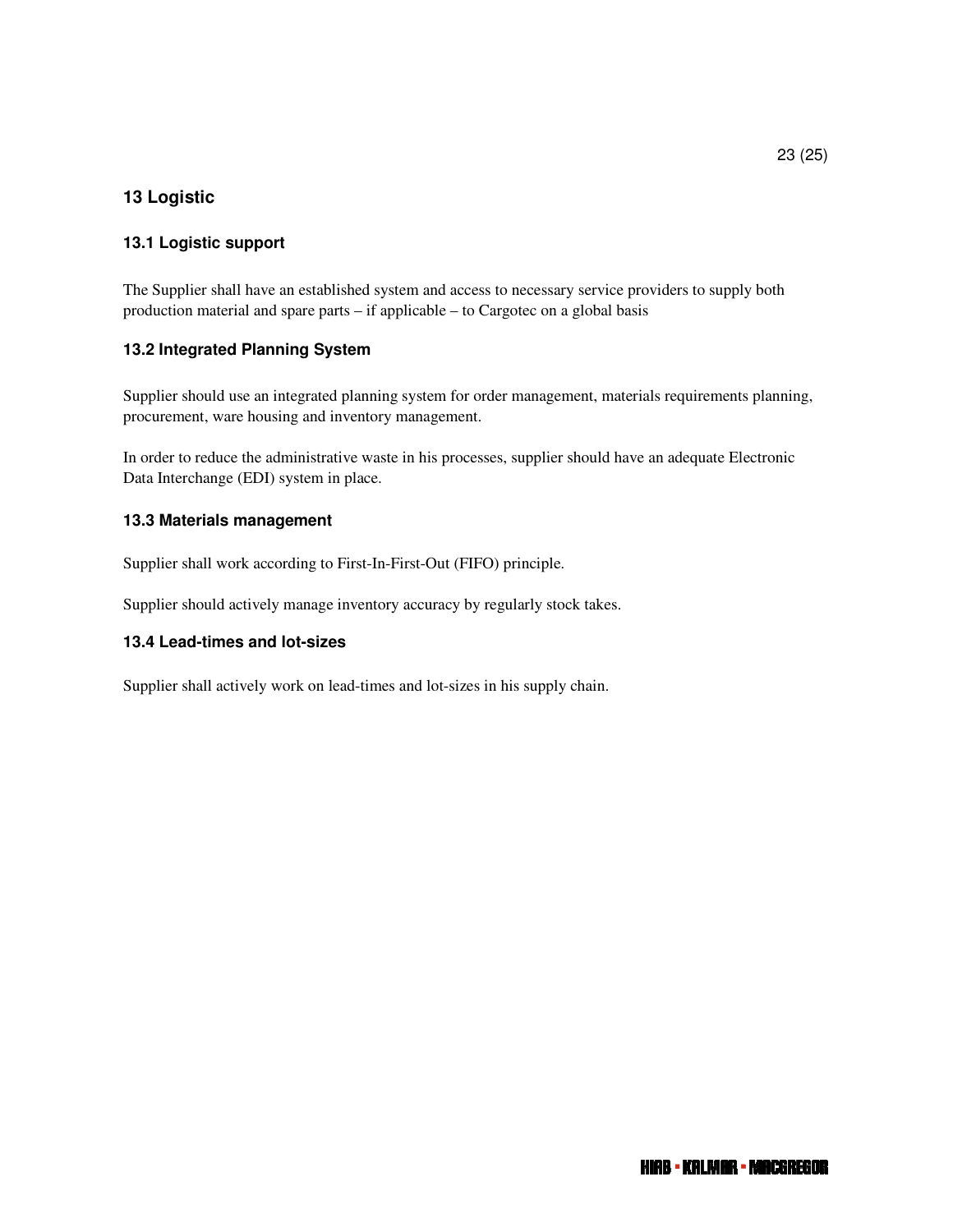## **14 Spare Parts**

#### **14.1 Deliveries**

The Supplier shall be able to support spare parts deliveries directly to location assigned by Cargotec in small quantities on short lead-times without a cost penalty.

#### **14.2 Availability**

The Supplier shall have a system to assure spare parts availability to Cargotec at reasonable cost throughout the Cargotec spare part liability period.

#### **14.3 Quality**

The supplier shall have a procedure for Quality Planning and Assurance of spare parts.